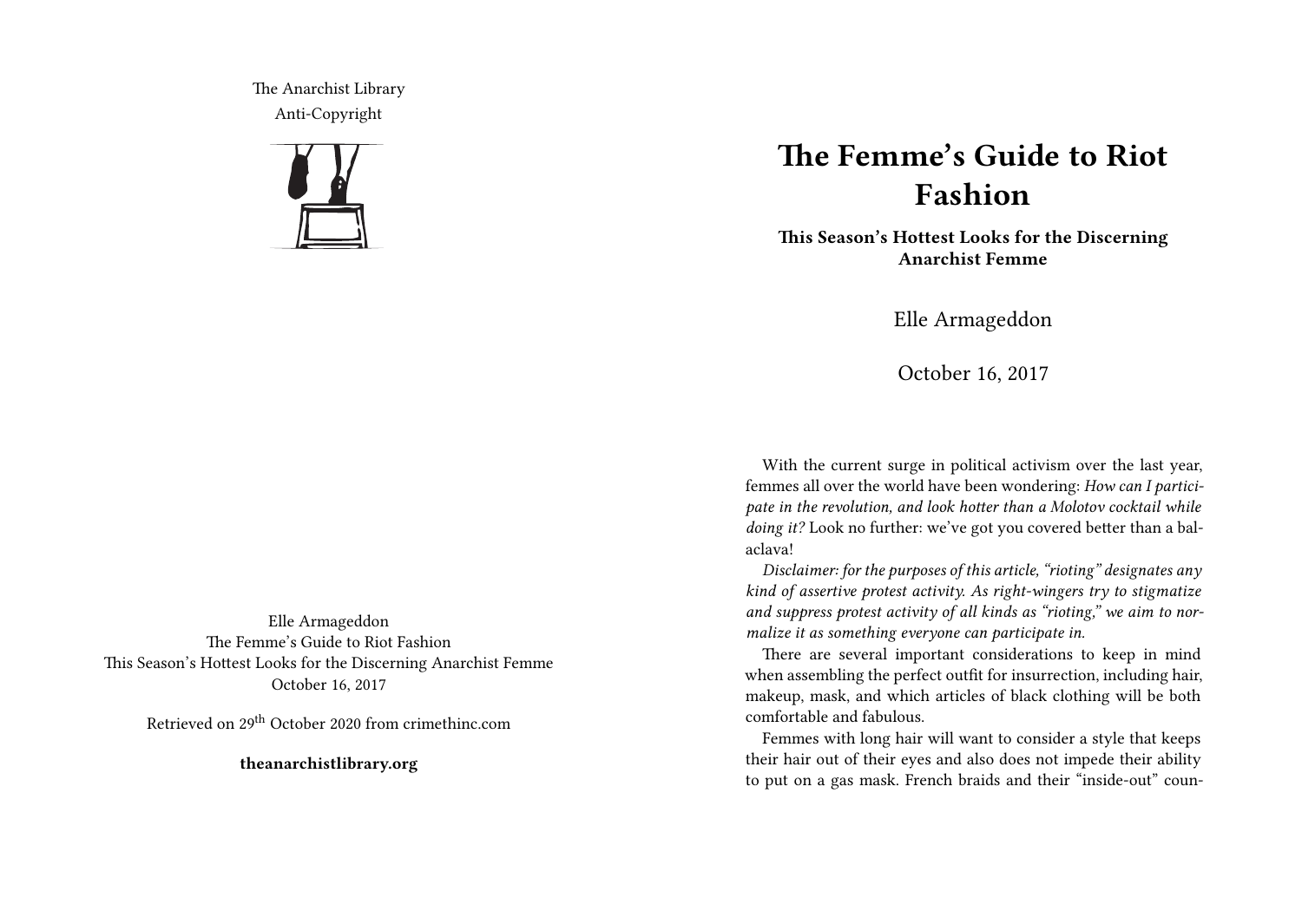terparts, Dutch braids, work remarkably well for these purposes, are compatible with any hair type, and offer the added benefit of keeping your hair from looking a mess if you wind up spending the night in jail. Femmes with shorter hair may not have the same considerations with regards to keeping their hair out of their eyes; but regardless of hair length, all femmes will probably want to think about also covering their hair as an identity-protecting measure.

There are a number of stylish ways to cover up your hair in order to avoid being identified. Hoodies, hijab, and balaclavas are among the most popular, but beanies and wigs can also fulfill this purpose. No matter what head covering you choose, you'll want to make sure that it is comfortable to wear for long periods of time, provides full coverage, and won't slip or come off if you need to engage in physical exertion. You'll also want to make sure that you choose an option that you won't need to remove in order to put on a gas mask or respirator, if those are things you intend to carry and potentially use. Ideally, it should be compact enough to conceal in the event that you need to change your outfit in order to make a safe and speedy getaway.

As far as makeup is concerned, you should avoid putting anything oil-based onto your skin: in the event of chemical weapons deployment, oils cause contaminants to stick to your skin, making them harder to remove. When preparing for a demonstration, it is best to forgo your moisturizer and consider applying an oil-free sunblock instead.

A layer of glitter or highlighter dusted over your cheeks can serve double duty, showing off your glorious bone structure while simultaneously providing a helpful way to determine which side of your bandanna was in contact with your face and which side is saturated in tear gas particulate. For a finishing touch, a layer of your favorite waterproof mascara can help make your gorgeous eyes really pop behind your mask. If it will stand up to a breakup or watching *Casablanca,* it will probably stand up to tear gas and liquid antacid and water.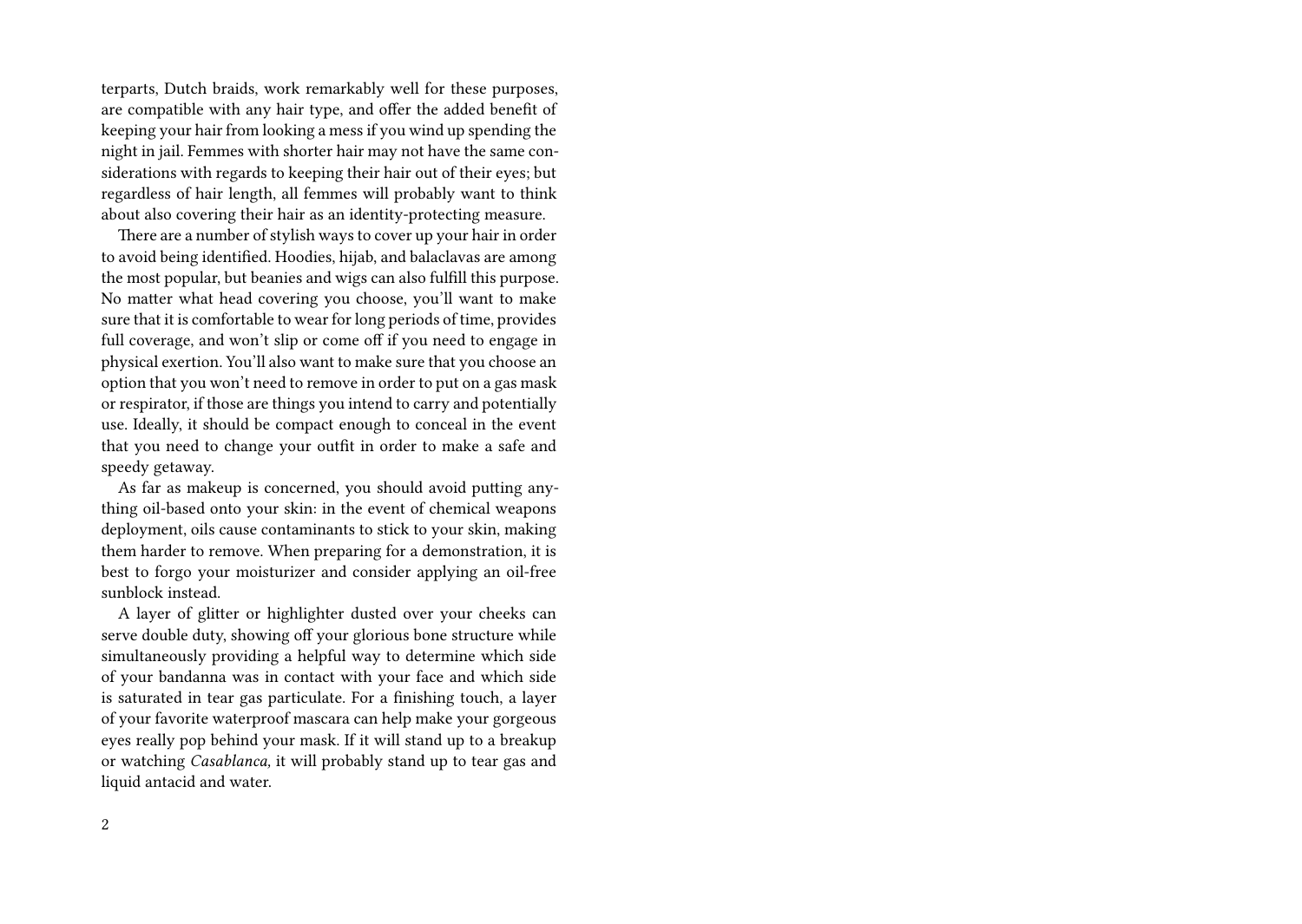you make along the way. Get yourself a crew of other badass riot femmes, watch each other's backs as you serve up stunning looks beyond the barricades, and remember: always anti-fascist, never anti-fashion!

*Author's Note: The repeated use of the word "femme" throughout this piece is deliberate. "Femme" should not be read as synonymous with "woman." "Femme" is a queer identity, and is gender non-specific. This piece is not written for an audience of women, but rather by a nonbinary femme, for femmes of all genders. The advice shared in this article is the result of several years of experience on the front lines of heated street demonstrations, and is meant to help counteract the pervasive narrative that black bloc tactics are employed exclusively by cisgender, heterosexual men. Even within radical discourse, femmes' contributions to militant action are consistently erased, while we are pigeonholed into doing the bulk of support labor. The best practices shared here are couched in satire and tongue-in-cheek humor, and are a direct effort at reclaiming the space femmes consistently hold on the front lines of the struggle.*

When choosing a mask, you'll want to select for a few different factors: it should be comfortable to wear for long periods of time, provide full facial coverage, be a tight enough weave to serve as a barrier between chemical weapons and your respiratory system, and also be cute as heck. While a standard black balaclava or bandanna will probably suffice, you may want to consider layering a few different masks on top of each other for effect. For example, a balaclava can provide anonymity while not inhibiting your gas mask or respirator from sealing properly around your nose and mouth, and a black bandanna on top of it can both help you blend in as well as help to better conceal the contours of your face. More layers means more looks, which gives you more options in the streets—so long as you don't overheat!

If you're feeling fancy, a lightweight glitter bandanna can be worn over the top of everything, sending the message that those who would sacrifice fashion for security deserve neither and will lose both. As an added bonus, a glitter bandanna or other "cute" facial covering can help de-stigmatize masking up by making you look less intimidating and more approachable, thus reducing the risk of some spineless liberal making a grab for your face.

Now that we've got hair, makeup, and masking sorted out, it's time to talk about riot fashion from the neck down. You'll want to choose an outfit that allows you to blend into the crowd around you, doesn't restrict your movement, and, most importantly, covers distinguishing features such as scars, birthmarks and freckles, piercings, and tattoos. It is a generally good idea to wear a lightweight, full-coverage under-layer and additional layers over it as needed, both for insulation and in order to conceal your identity.

When selecting your wardrobe, make sure to choose pieces of clothing that allow you to bend, kneel, run, jump, reach, and climb, and that also make you feel good about yourself. Confidence is a key element of both style and riot safety. It is also worth keeping in mind that organic materials (like cotton and wool) will absorb